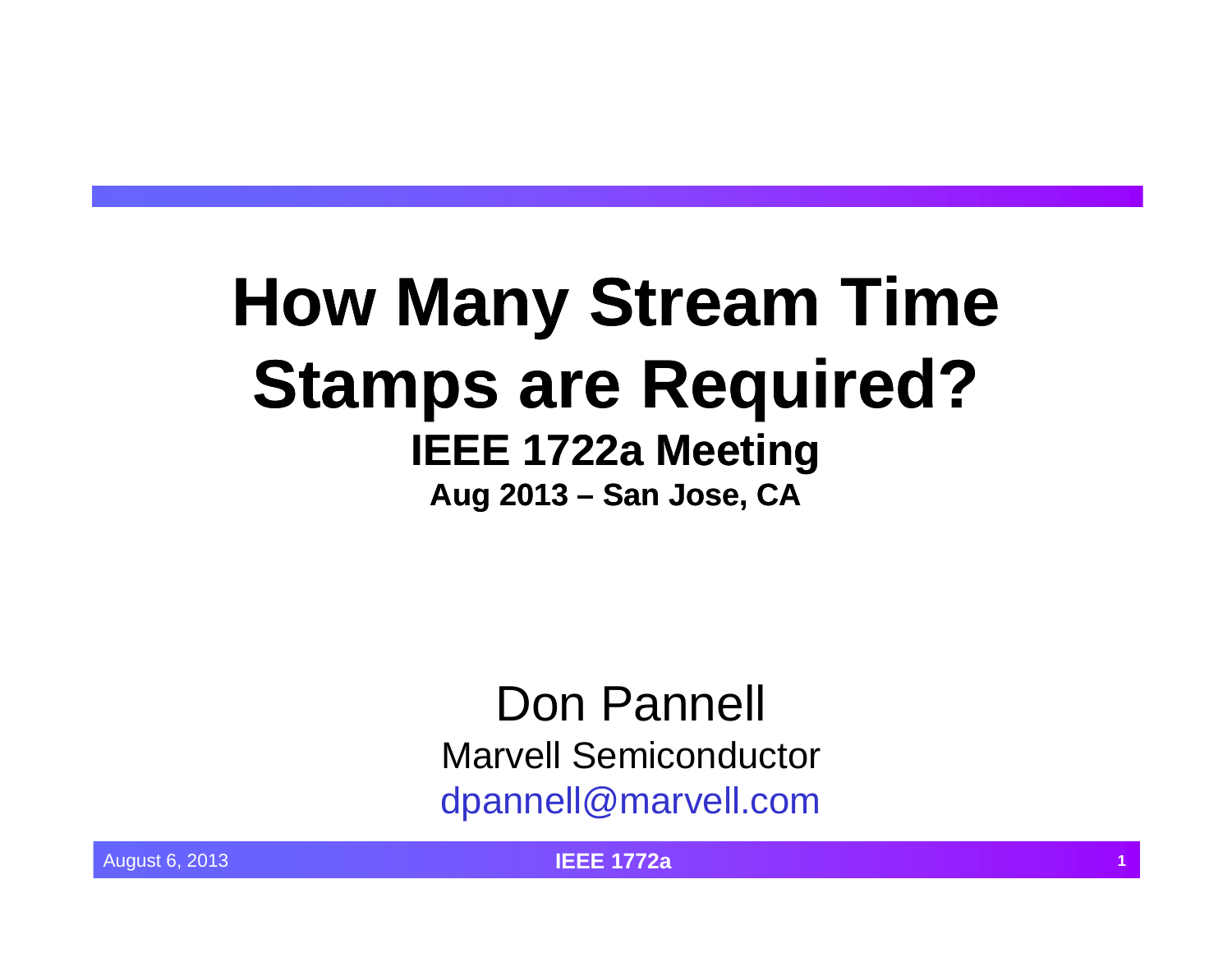## **Overview**

- Draft 5 Page 33 Line 25 states (section 8.2.8):
	- "All AVTP Audio format AVTPDU's shall set **tv** (avtp\_timestamp\_valid) field to a one (1) and contain valid data in the **avtp\_timestamp** field."
- While this appears to be a simplification of designs (*i.e.*, there are no options), this isn't necessarily "simpler" to build cost effectively:
	- –Old Section 6 48KHz Audio generates 6000 **ts**/sec
	- –New Section 8 48KHz Audio generates 8000 **ts**/sec!
	- –Can be 192000 **ts**/sec for 192 KHz 1 sample/frame!!!
- How many ts/sec do we really need?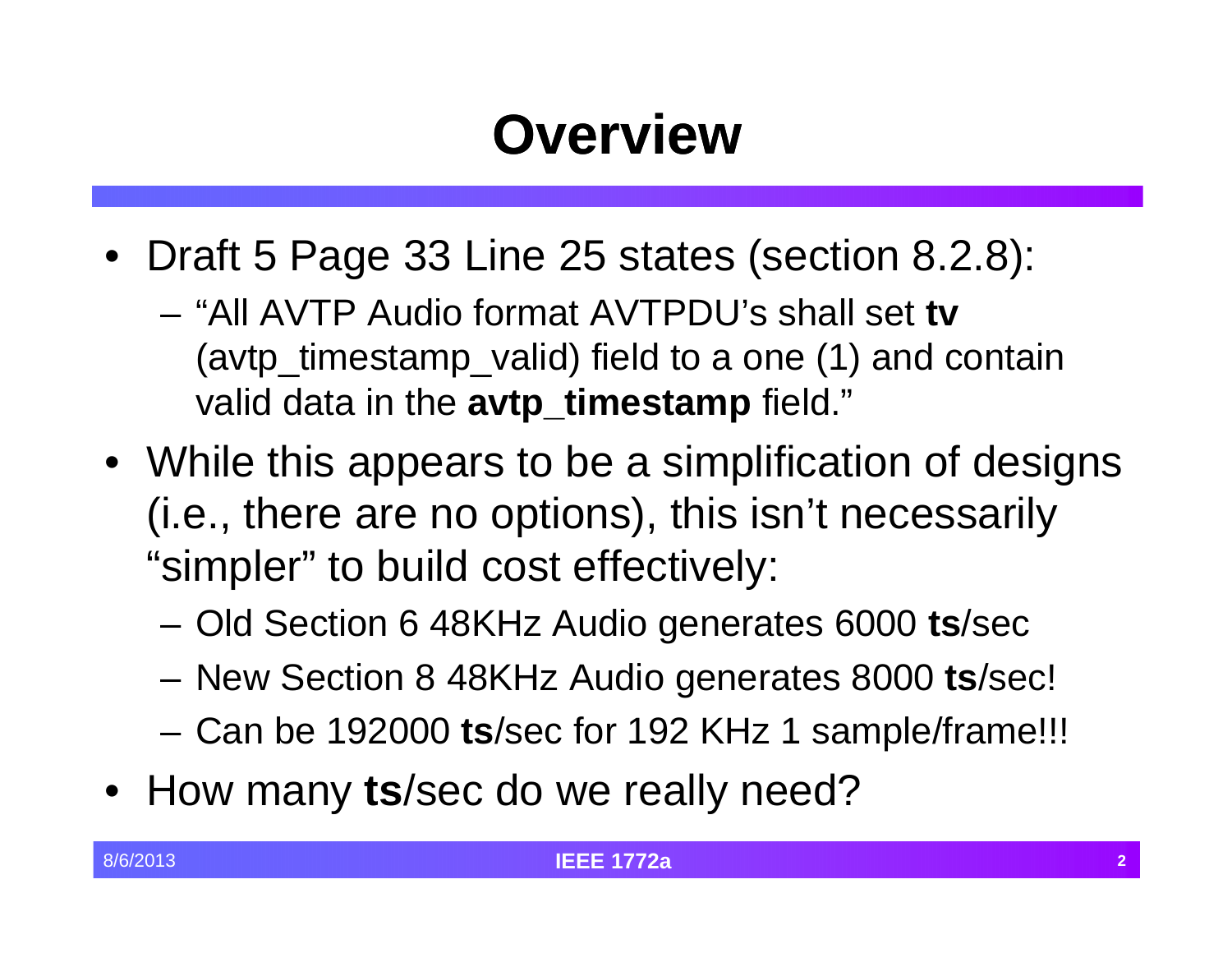# **Goal**

- Require enough **ts**/sec (time stamps per second) for the target use cases and markets
- Propose to change Draft 5 Page 33 Line 25 to be:
	- "At a maximum time spacing of ??? uSec AVTP Audio format AVTPDU's shall set **tv** (avtp\_timestamp\_valid) field to a one  $(1)$  and contain valid data in the **avtp\_timestamp** field.
- What time spacing amount is needed?
	- A 1000 frame/sec stream can't do better than a time spacing of 1 mSec between valid **ts**'s (and that is with every **ts** being valid!)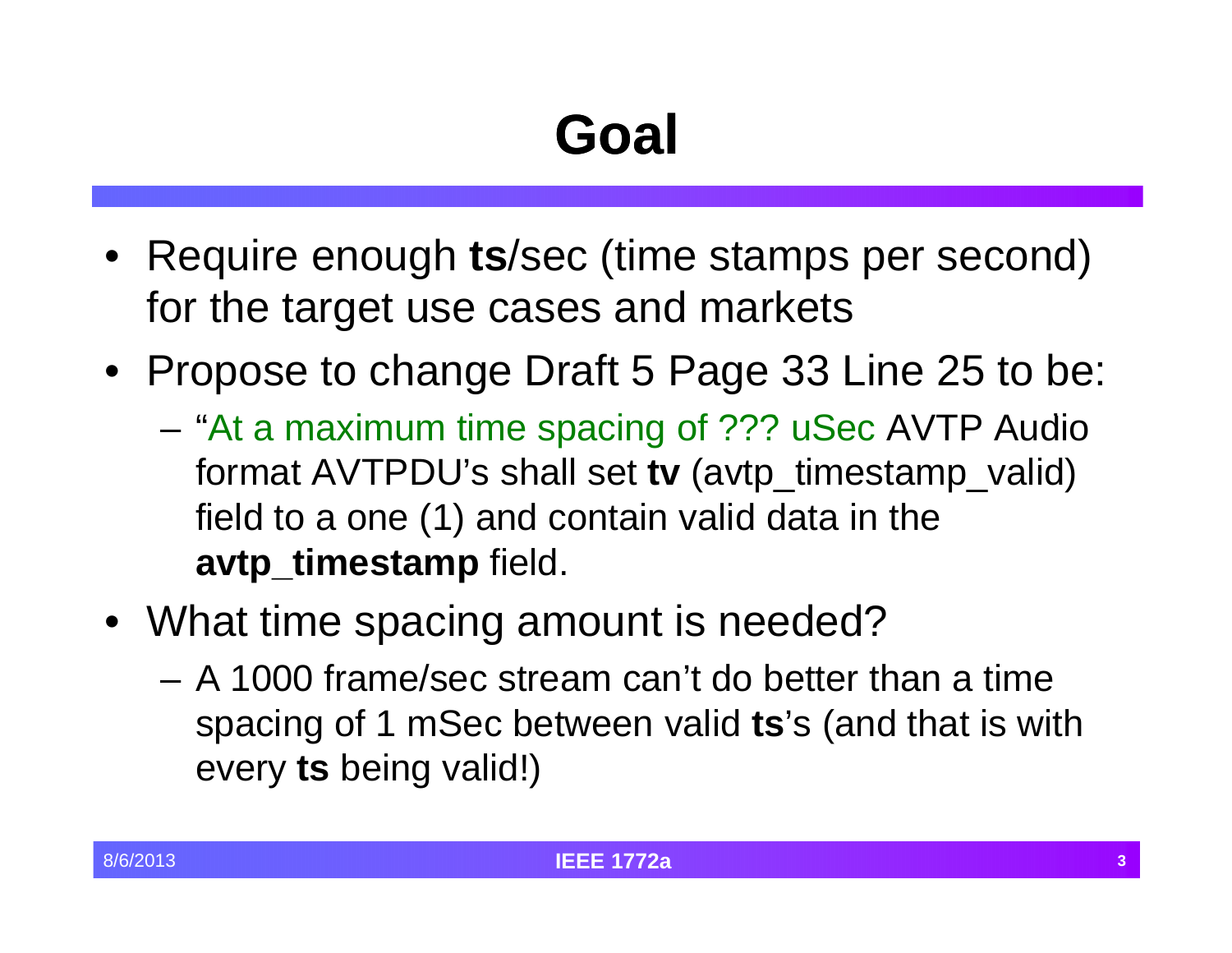# **Reality**

- In AVTP the avtp\_timestamp is compared to IEEE 802.1AS time in the device to re-create the stream's media clock (if a Clock Reference Stream is not being used).
- IEEE 802.1AS time is updated by its protocol no faster than 8 times a second
- To stay locked, we really only need 16 **ts**/sec or 1 every 62.5 mSec!

2x the IEEE 802.1AS update rate is used due to Nyquist

• But there are other use cases that require more: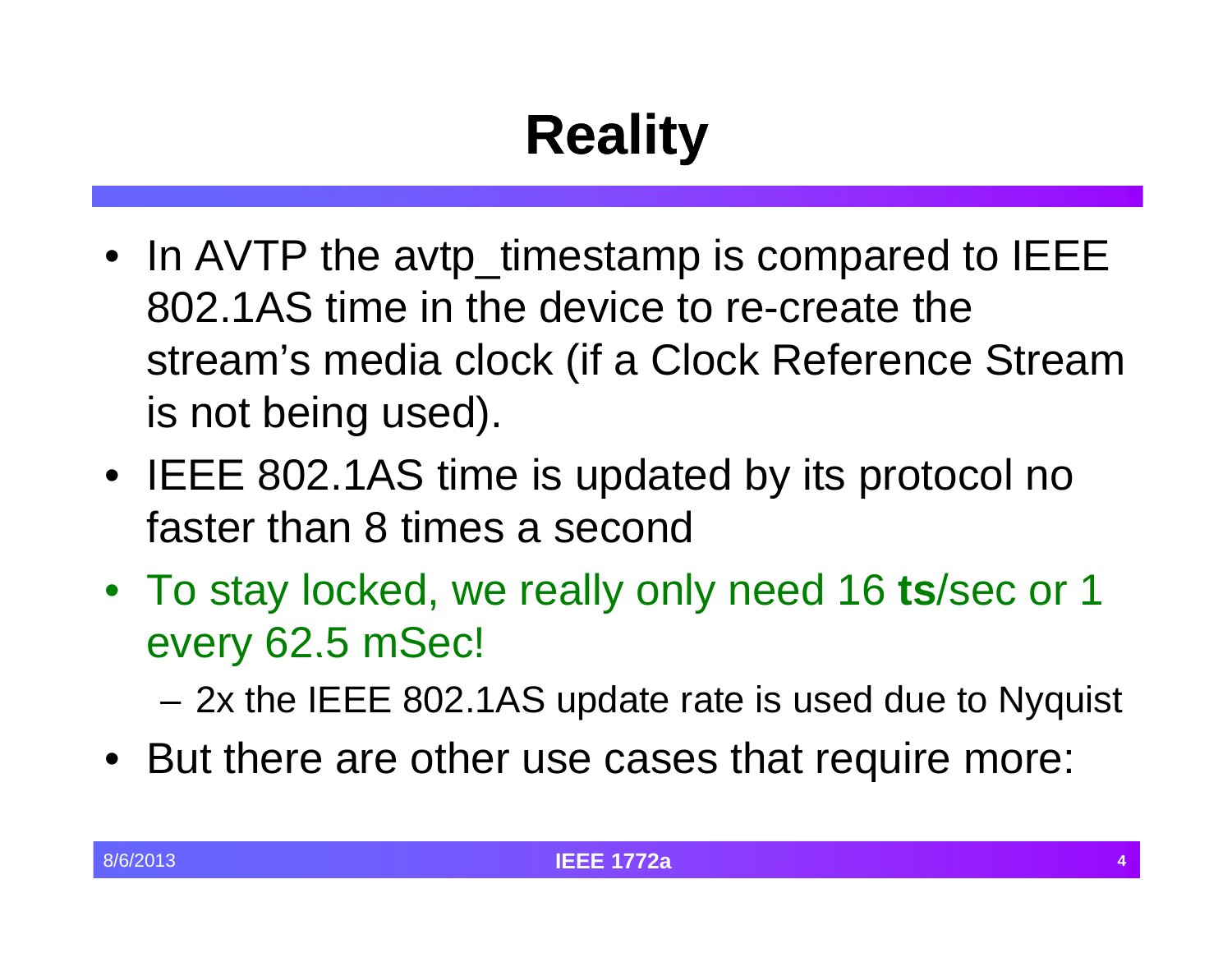### **Use Case 1**

- Connecting to a stream already in process
	- Assume Listener is already locked to 802.1AS time
	- Before stream connection the Listener already knows the target media frequency  $-$  so its PLL/VCO is powered up and set to this target
	- As the stream starts being received by the Listener, its needs to lock/adjust its media clock to the stream's **ts**'s
	- This is like the case shown in Media Clock Stabilization Time – Part 2 by Czekaj as it's a PPM shift
		- http://grouper.ieee.org/groups/1722/contributions/2013/Media%2 0Clock%20Stabilization%20Part%20Two\_one.pdf
	- –– This fine tuning process can't start until 2 **ts** are valid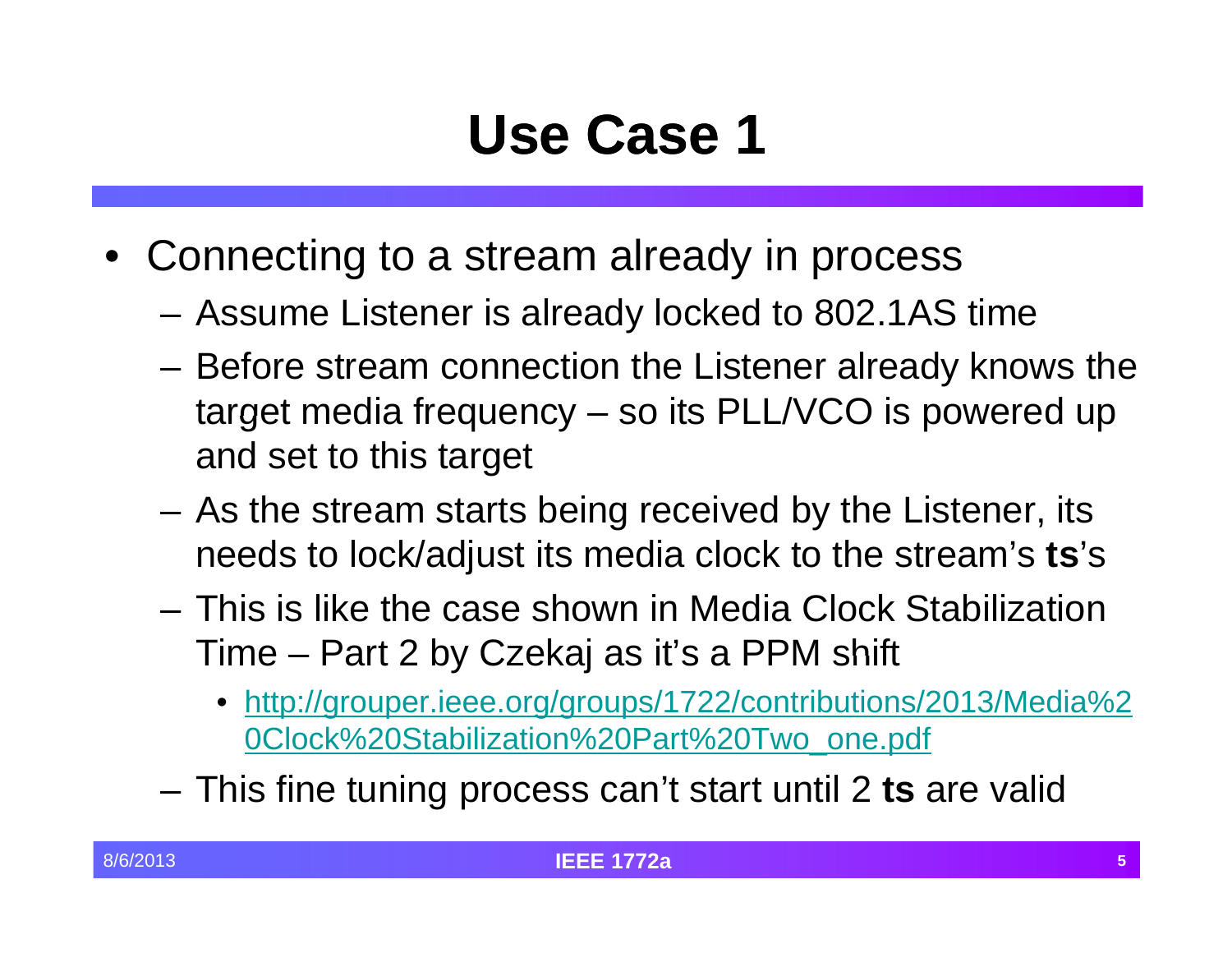### **Use Case 2**

- Starting a stream from a dead start
	- Listener may or may not be locked to 802.1AS time
	- Before the stream is sent to the Listener it already knows the target media frequency – but its PLL/VCO is powered down saving power!
	- As the stream starts being received by the Listener, its needs to power up its media clock & lock to the stream's **ts**'s
	- $-$  This is worse than the previous case as the media PLL  $\,$ was powered down
	- –But the power up of the PLL can start on the 1<sup>st</sup> received frame of the stream even if the **ts** is not valid!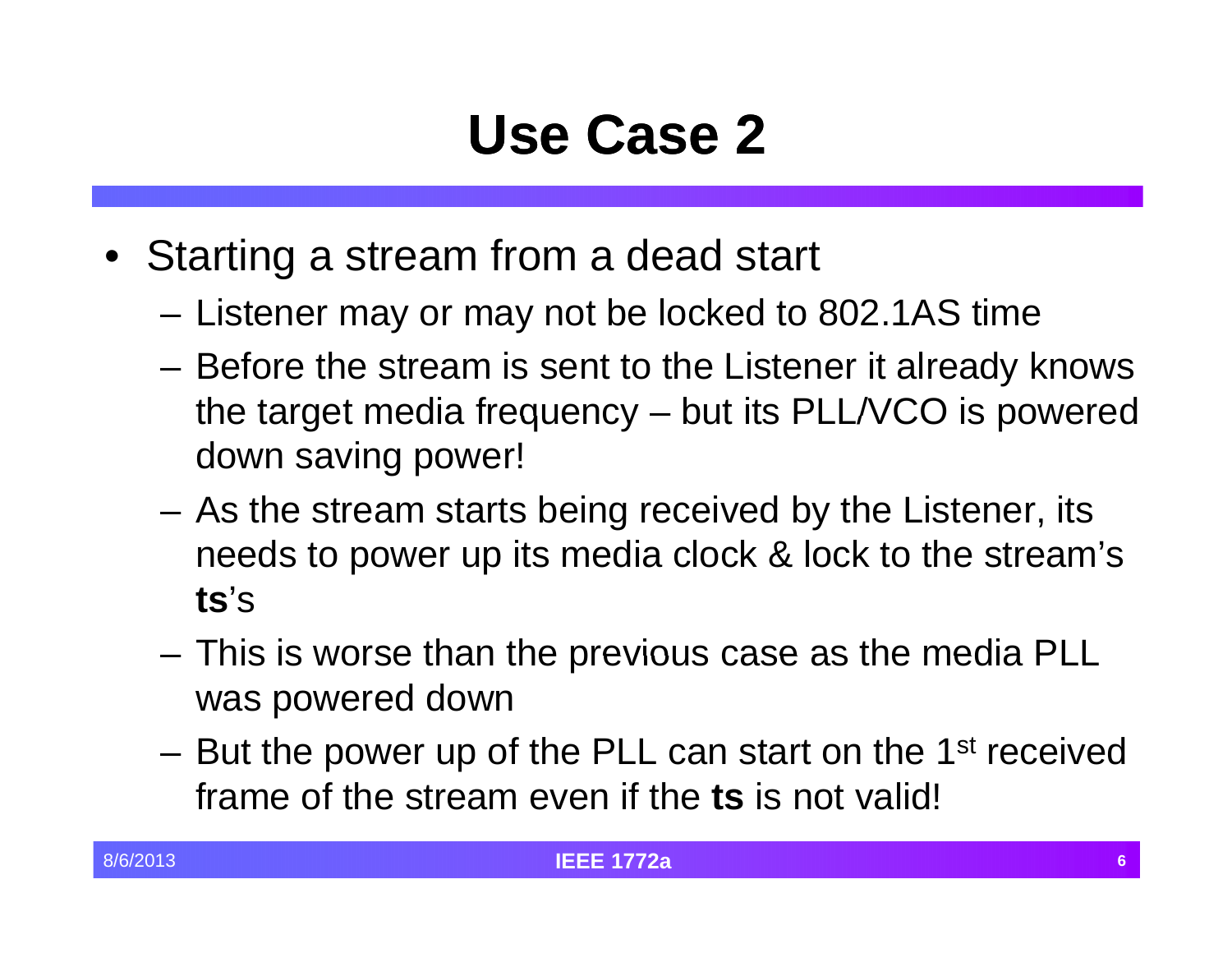# **Physics**

• Adjusting a clock takes time (PPM adjustments) & needs a minimum of 2 **ts**'s to start

–Clocks may take typically 10 to 20 uSec to adjust

• Starting <sup>a</sup> clock takes more time (powering it up) & and needs a "power-up" indication (i.e., receiving the 1<sup>st</sup> frame, **ts** valid or not) and then it performs the Adjusting a clock function above

–Clocks may take typically 50 to 100 uSec

- These times are not going to effect the number of **ts** that are needed by much at all
- But if an AMP is powered down that will take longer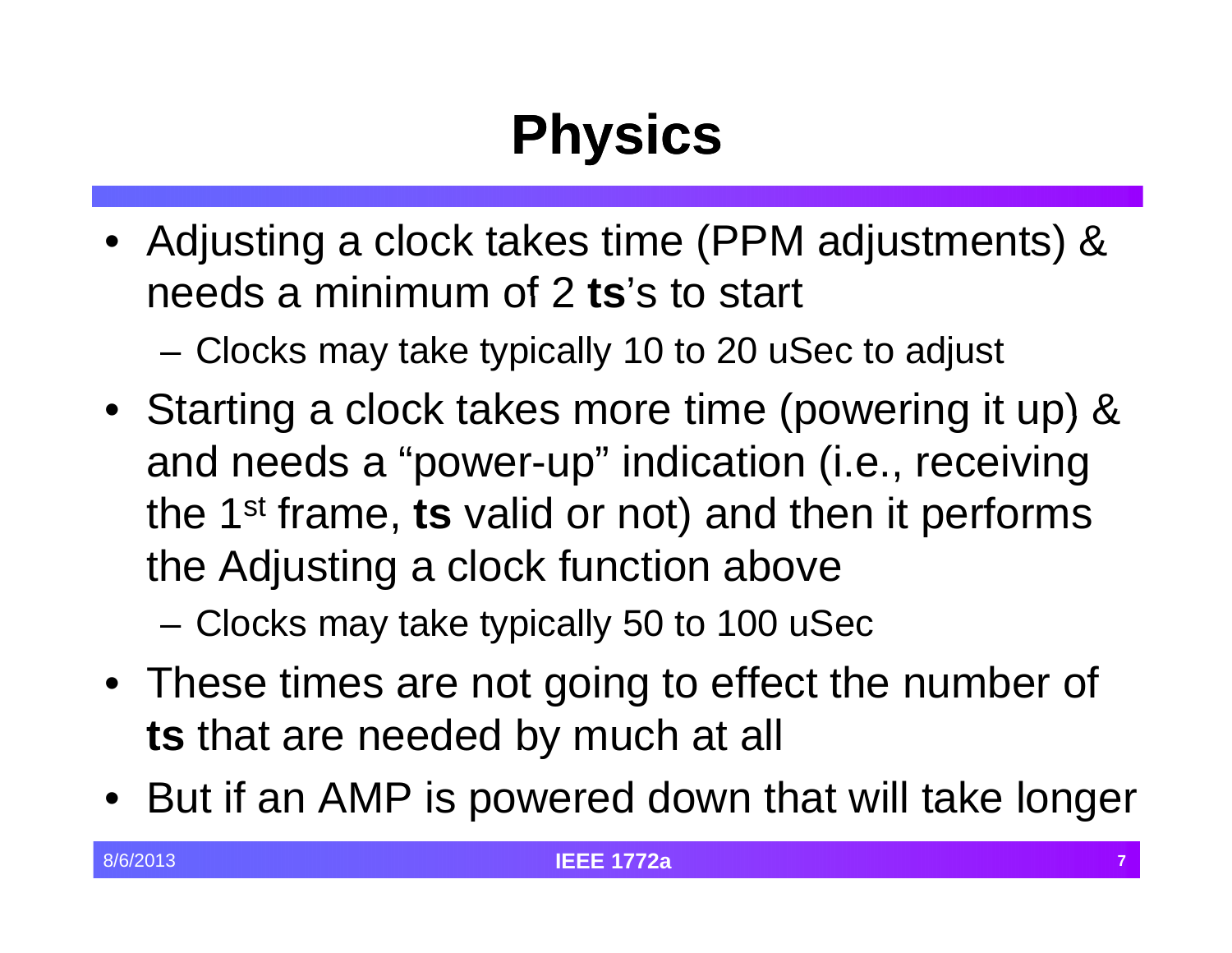#### **Human Perception**

- How much time can elapse before something is 'perceived' to not be instantaneous?
	- Video industry has used 500 mSec to change channels
	- $-$  Audio industry has used 10 mSec to play an instrument
	- AV lip sync typically requires that audio be no more than 25 mSec ahead of the video and no more than 90 mSecbehind the video
	- Switch de-bounce requirements is in the 1-20 mSec range (time delay before <sup>a</sup> <sup>a</sup>'button' is registered)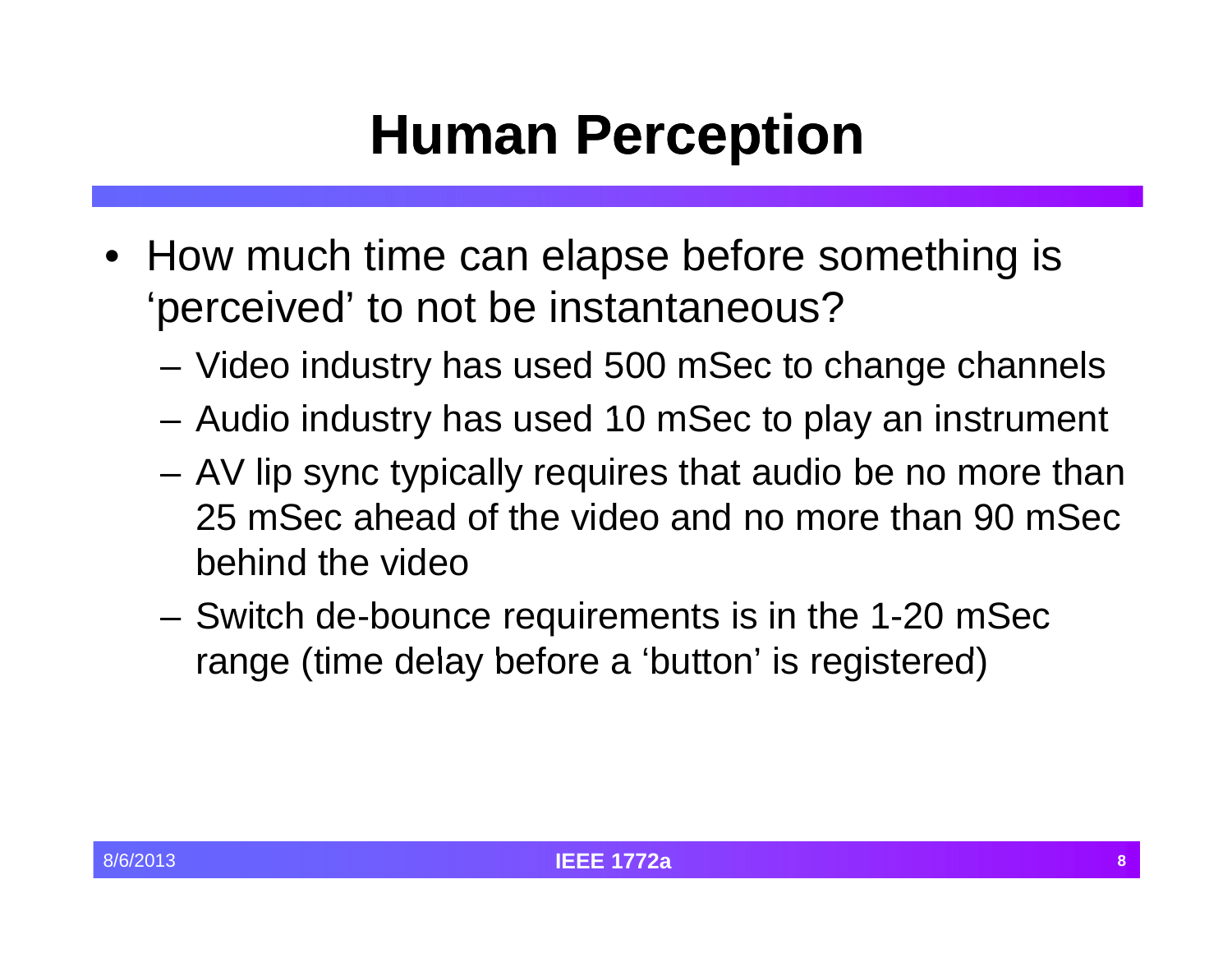## **Our Current Worst Case**

- At our longest 1000 uSec FQTSS Observation **I**nterval we get no more than 1000  $\textbf{ts}/\textbf{sec}$  or 1  $\textbf{ts}$ every 1 mSec.
	- $-$  In this case it takes 2 mSec worst cast to get two valid **ts**'s (assuming all frames have **ts**'s)
	- $-$  Then the 20 uSec time to adjust the PLL  $\,$
	- –This is within the perception of instantaneous for Audio
- But our longest Transmit Interval is 1088 uSec so this is 919 **ts**/sec or 1 **ts** every 1.088 mSec
	- This is for 44.1 kHz & its derivatives
	- This works out to be 2.176 mSec to get 2 **ts**'s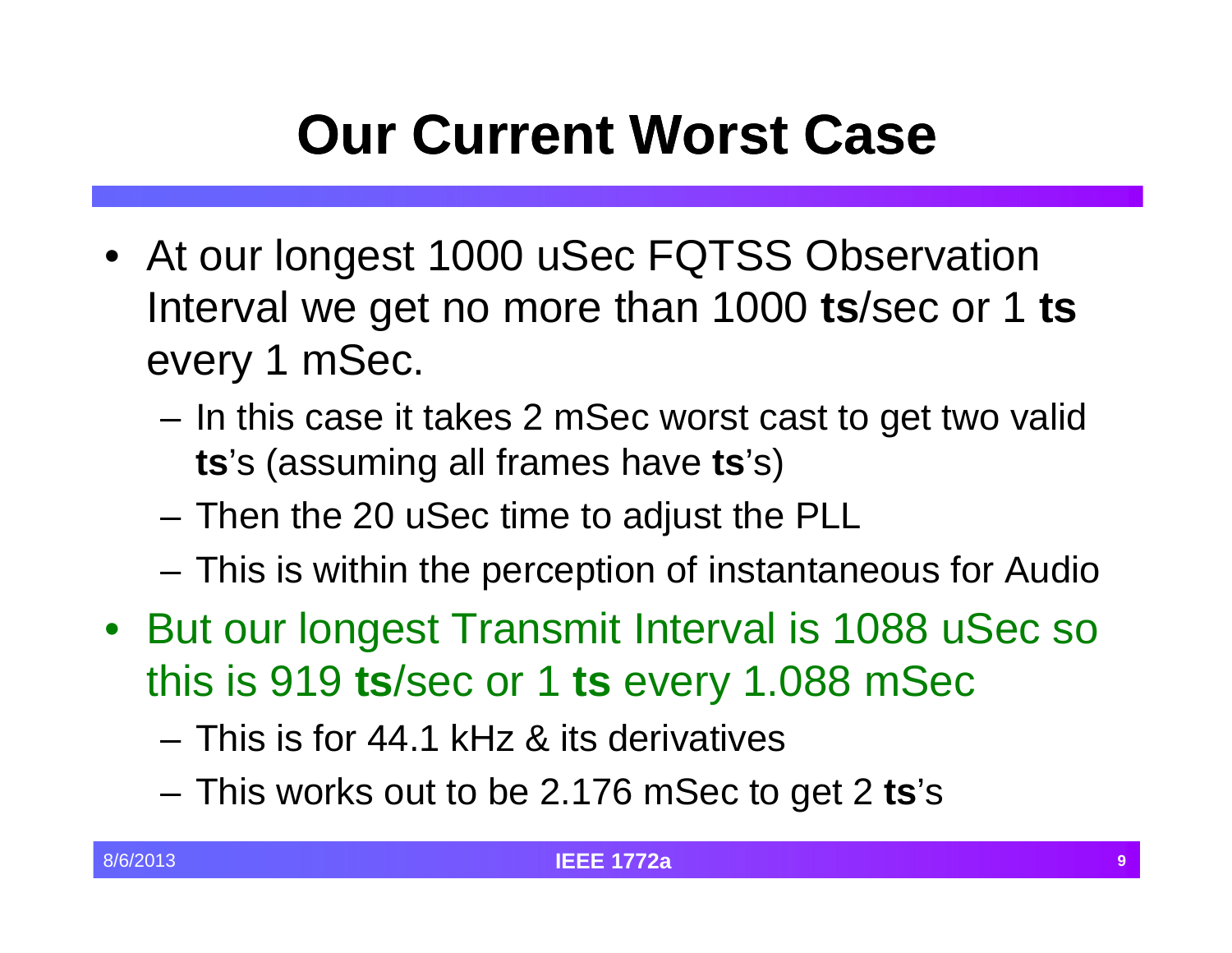## **Proposal**

- Propose to change Draft 5 Page 33 Line 25 to be:
	- "At a maximum time spacing of 1.1 mSec AVTP Audio format AVTPDU's shall set **tv** (avtp\_timestamp\_valid) field to a one  $(1)$  and contain valid data in the **avtp\_timestamp** field.
- This works with all FQTSS Observation Intervals
	- 125 uSec to 1000 uSec
- An implementation can still choose to provide **ts**'s on every frame – but doing so will not provide for any added perceptible performance as everything locks within 2.2 mSec